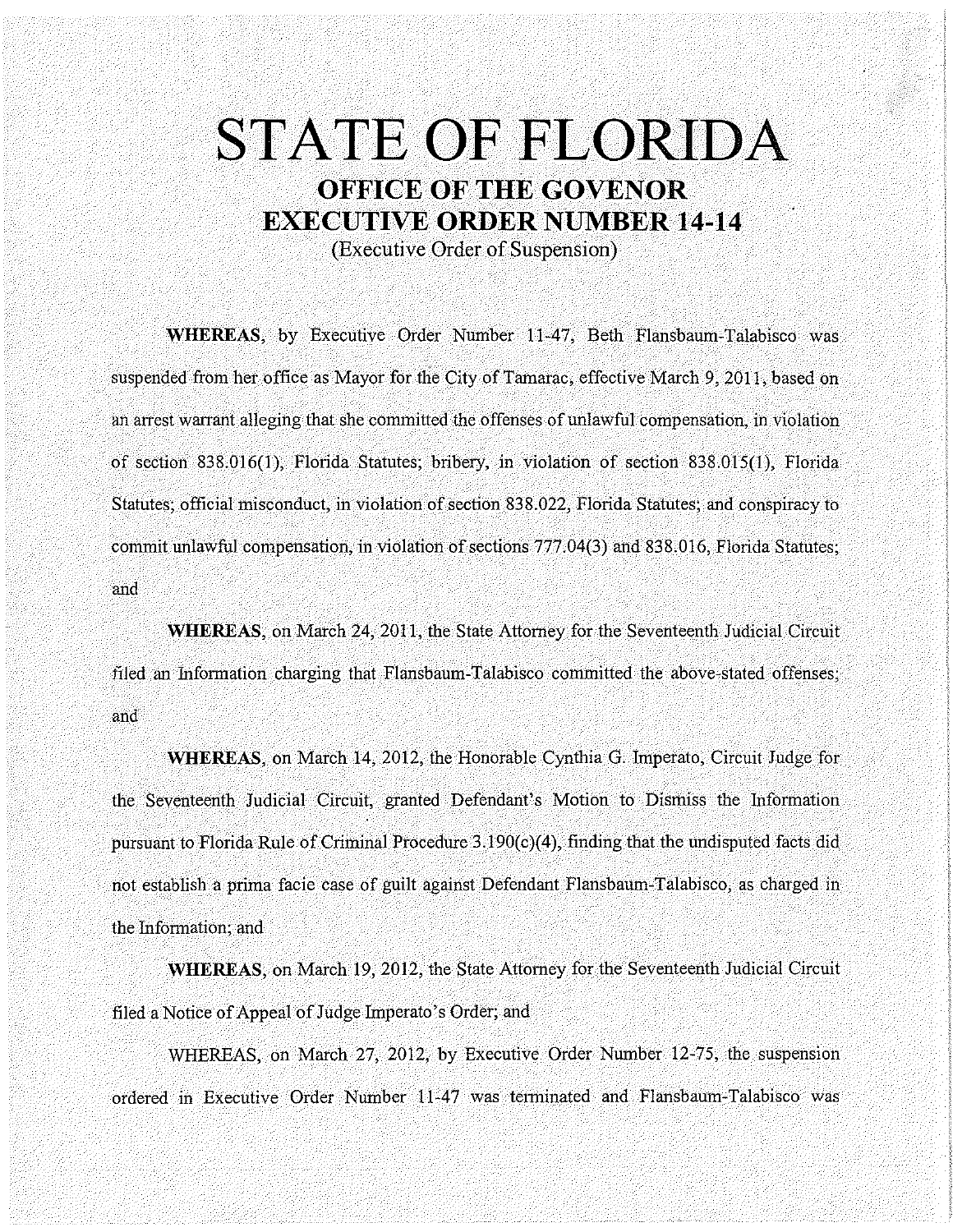reinstated to her office as Mayor for the City of Tamarac, based upon the dismissal of the information; and

**WHEREAS,** on July 24, 2013, the Fourth District Court of Appeal reversed the order of dismissal and directed the Seventeenth Judicial Circuit Court to reinstate the charges against Flansbaum-Talabisco (attached); and

**WHEREAS,** on October 2, 2013, Flansbaum-Talabisco filed a petition for review and a notice to invoke the discretionary jurisdiction of the Florida Supreme Court, and on January 14, 2014, the Florida Supreme Court declined to accept jurisdiction and denied the petition for review (attached).

**NOW, THEREFORE, I, RICK SCOTT,** Governor of Florida, pursuant to section 112.51, Florida Statutes, find as follows:

A. Beth Flansbaum-Talabisco is, and at all times material was, Mayor for the City of Tamarac, Florida.

B. The office of Mayor for the City of Tamarac, Florida, is within the purview of the suspension powers of the Governor, pursuant to section 112.51, Florida Statutes.

C. The reinstatement of the charges against Beth Flansbaum-Talabisco supports the revival of the suspension ordered in Executive Order Number 11-47.

**BEING FULLY ADVISED** in the premises, and in accordance with the Constitution and the laws of the State of Florida, this Executive Order is issued, effective today:

Section 1. Beth Flansbaum-Talabisco is suspended from the public office, which she now holds, to wit: Mayor for the City of Tamarac, Florida.

Section 2. Beth Flansbaum-Talabisco is prohibited from performing any official act, duty, or function of public office; from receiving any pay or allowance; and from being entitled to any of the emoluments or privileges of public office during the period of this suspension,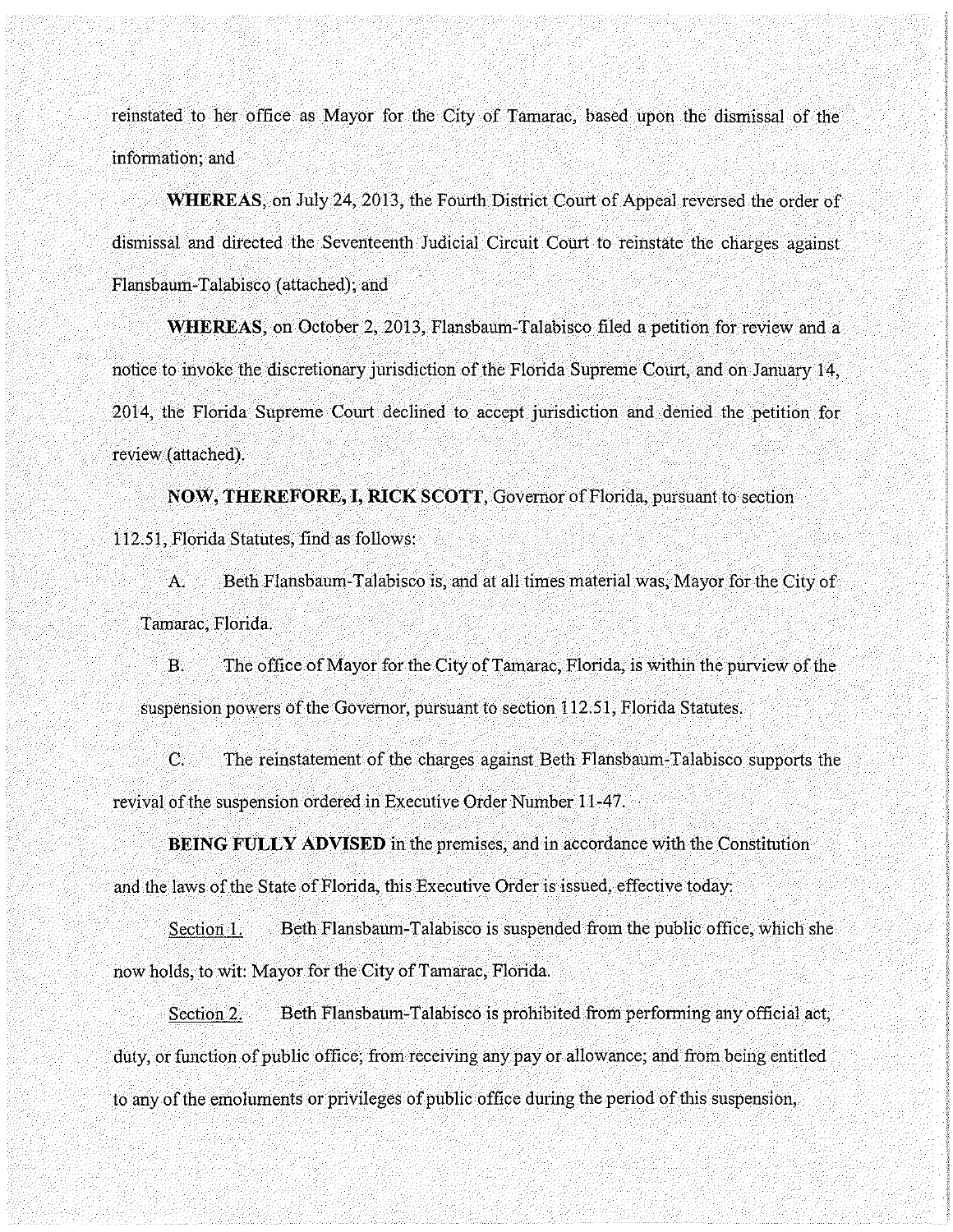which period shall be from today, until a further Executive Order is issued, or as otherwise provided by law.



IN TESTIMONY WHEREOF, I have hereunto set my hand and seal of the State of Florida to be affixed at Tallahassee this 17th day of January, 2014.

RICK SCOTT. **GOVERNOR** 

ATTEST:

**SE**  $\mathop{\rm IARY}\nolimits$  OF

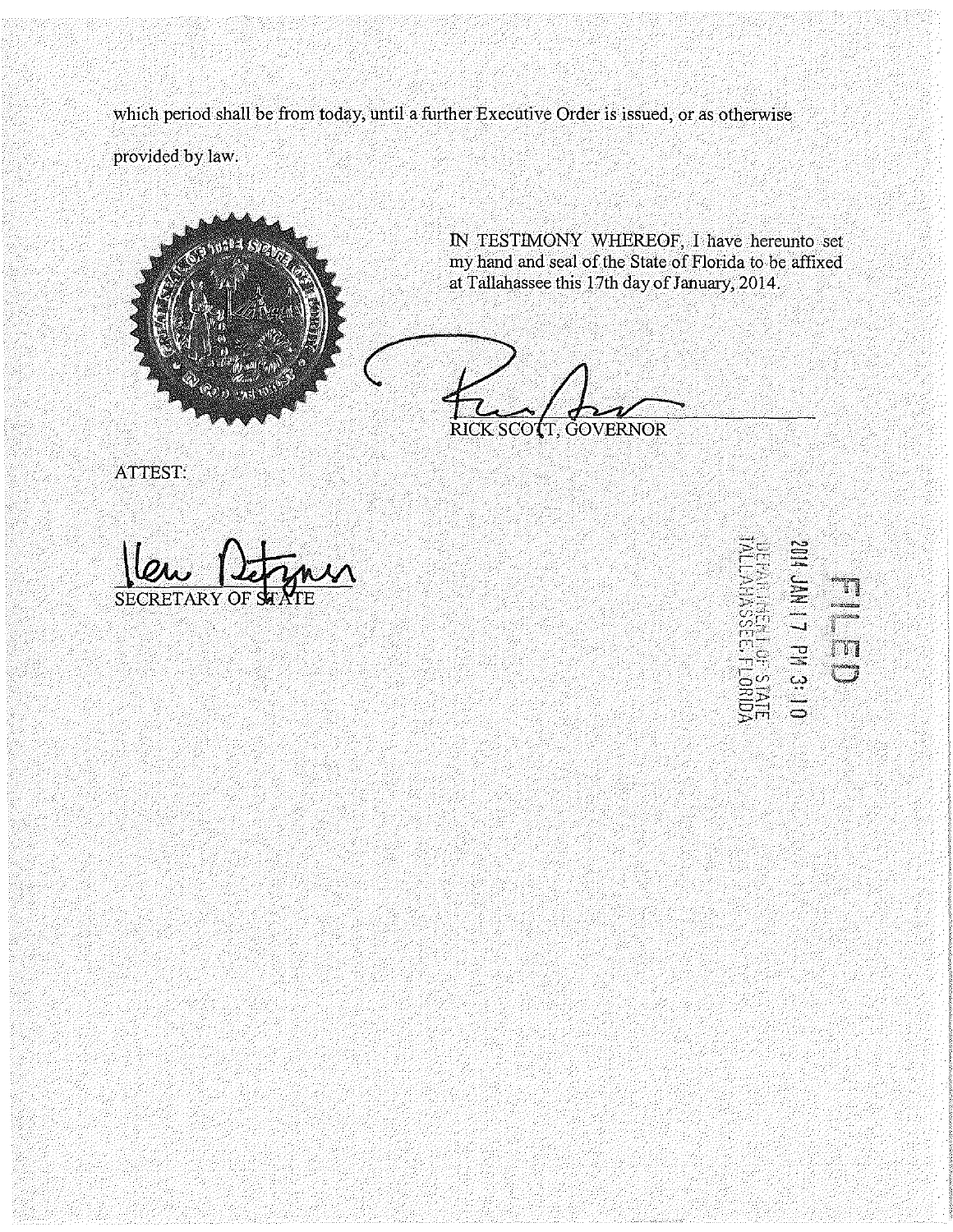# DISTRICT COURT OF APPEAL OF THE STATE OF FLORIDA FOURTH DISTRICT July Term 2013

#### **STATE OF FLORIDA,**

Appellant,

v.

# **BETH FLANSBAUM-TALABISCO,**

Appellee.

No. 4Dl2-946

[July 24, 2013]

C!KLIN, J.

The state appeals the trial court's dismissal of all charges against the defendant, Beth Flansbaum-Talabisco {hereinafter "Talabisco"). We find that the undisputed facts upon which the state will rely in an attempt to prove Talabisco guilty establish a prima facie case and thus dismissal was improper. Likewise, the determination of intent is a question for the trier of fact that is generally not appropriate for resolution on a motion to dismiss. We therefore reverse the order of dismissal and remand with instructions that the charges be reinstated. We caution that our decision should not be construed as a comment on whether Talabisco is guilty or not guilty of the crimes charged by the state attorney. We also take this opportunity to construe and discuss Florida's anti-corruption statutes.

In 2011, the state charged Talabisco, the mayor of Tamarac, Florida, with four counts: unlawful compensation {count I), bribery (count II), official misconduct (count III), and conspiracy to commit unlawful compensation (count IV). The state alleged that Talabisco received financial assistance in her mayoral campaign from two developers in exchange for her favorable vote to approve their highly controversial development project after the election. The development encompassed the conversion of a golf course into a residential community and drew vocal advocates both for and against the plan. Talabisco responded by filing a sworn motion to dismiss, pursuant to Florida Rule of Criminal Procedure 3.190(c)(4), arguing that the undisputed facts did not establish a prima facie case of guilt.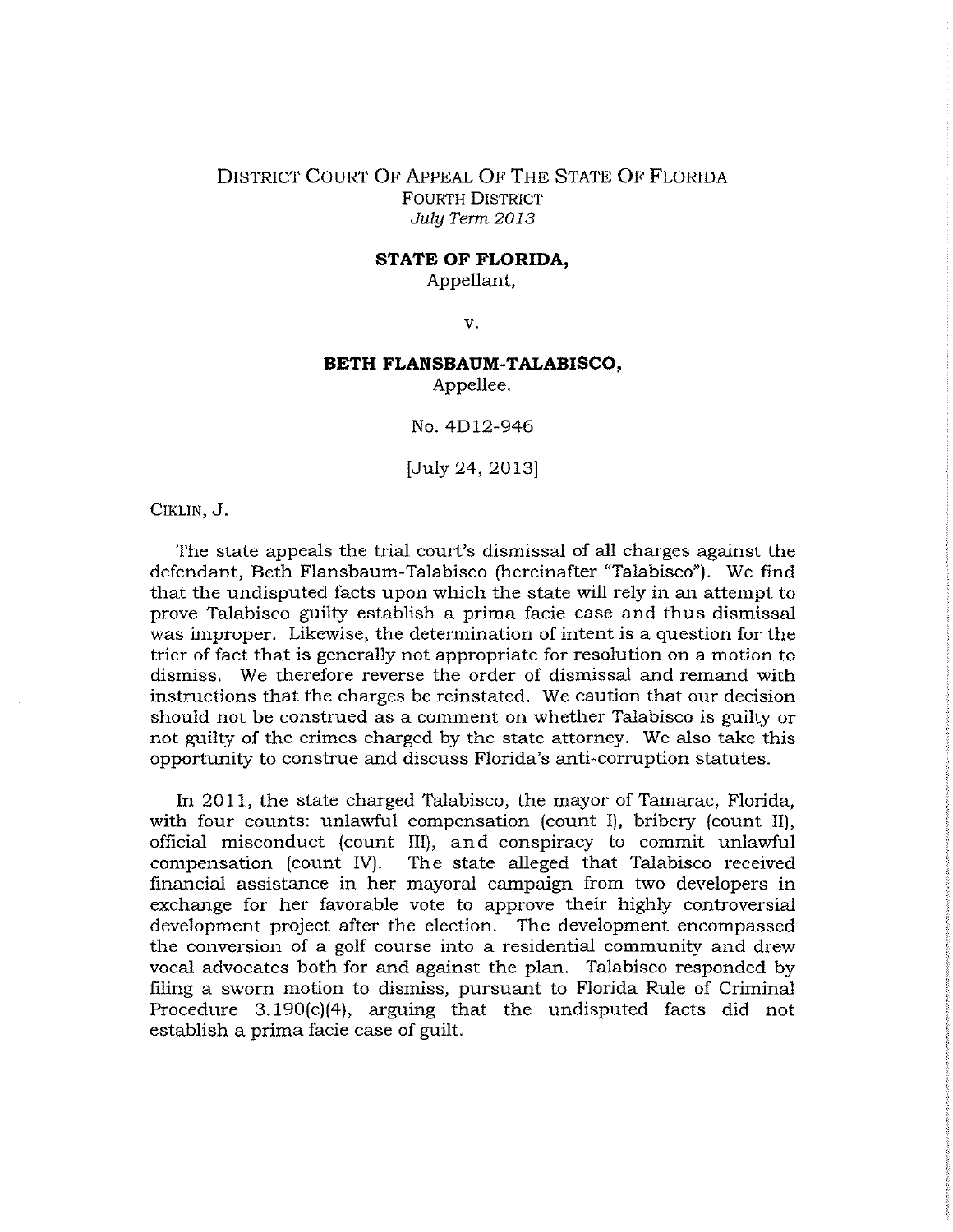#### The Motion to Dismiss

In her sworn motion, Talabisco asserted the undisputed facts to be as follows. In 2006, Talabisco was running for the office of mayor of the City of Tamarac, with the election being held on March 14, 2006. Bruce Chait and his son, Shawn Chait, owned a company, Prestige Homes of Tamarac, Inc., which sought government approval to build a residential housing development (the "project") within the City of Tamarac. Accordingly, the project required the approval of the Tamarac City Commission. Prior to the election and before providing assistance to the Talabisco campaign, the Chaits believed that Talabisco was in favor of the project and would vote in favor of it. Bruce Chait knew Talabisco was "on board" for the project and would support it when it came before the commission. Shawn Chait recognized that Talabisco's support for the project was clear from the beginning of his involvement in her campaign but both Chaits wanted to be part of the effort to ensure Talabisco's election and show support.

According to the motion to dismiss, in February of 2006, Shawn Chait met with lawyer/lobbyist Alex Heckler, political operative Russell Oster, and another individual to discuss ways in which Shawn Chait could get involved in the Tamarac mayoral race to influence the outcome. Heckler specialized in establishing electioneering communications organizations  $({}^{\omega}ECOs$ ").<sup>1</sup> Oster suggested conducting a poll, which Shawn Chait agreed to pay for, to assist in determining if Talabisco was doing well in the campaign and "get the lay of the land." The poll would determine what campaign strategies would be necessary to support Talabisco's election. Oster conducted the poll and the results showed that Talabisco was tied with her opponents.

As a result of the poll's findings, the Chaits decided to create and fund an ECO to campaign for Talabisco. Heckler received a phone call from a friend of Talabisco's instructing him to create the ECO and alerting Heckler that he would receive a phone call from Shawn Chait. Heckler

<sup>1</sup> Section 106.011(19), Florida Statutes (2012), defined an ECO as:

[A]ny group, other than a political party, affiliated party committee, political committee, or committee of continuous existence, whose election-related activities are limited to making expenditures for electioneering communications or accepting contributions for the purpose of making electioneering communications and whose activities would not otherwise require the group to register as a political party, political committee, or committee of continuous existence under this chapter.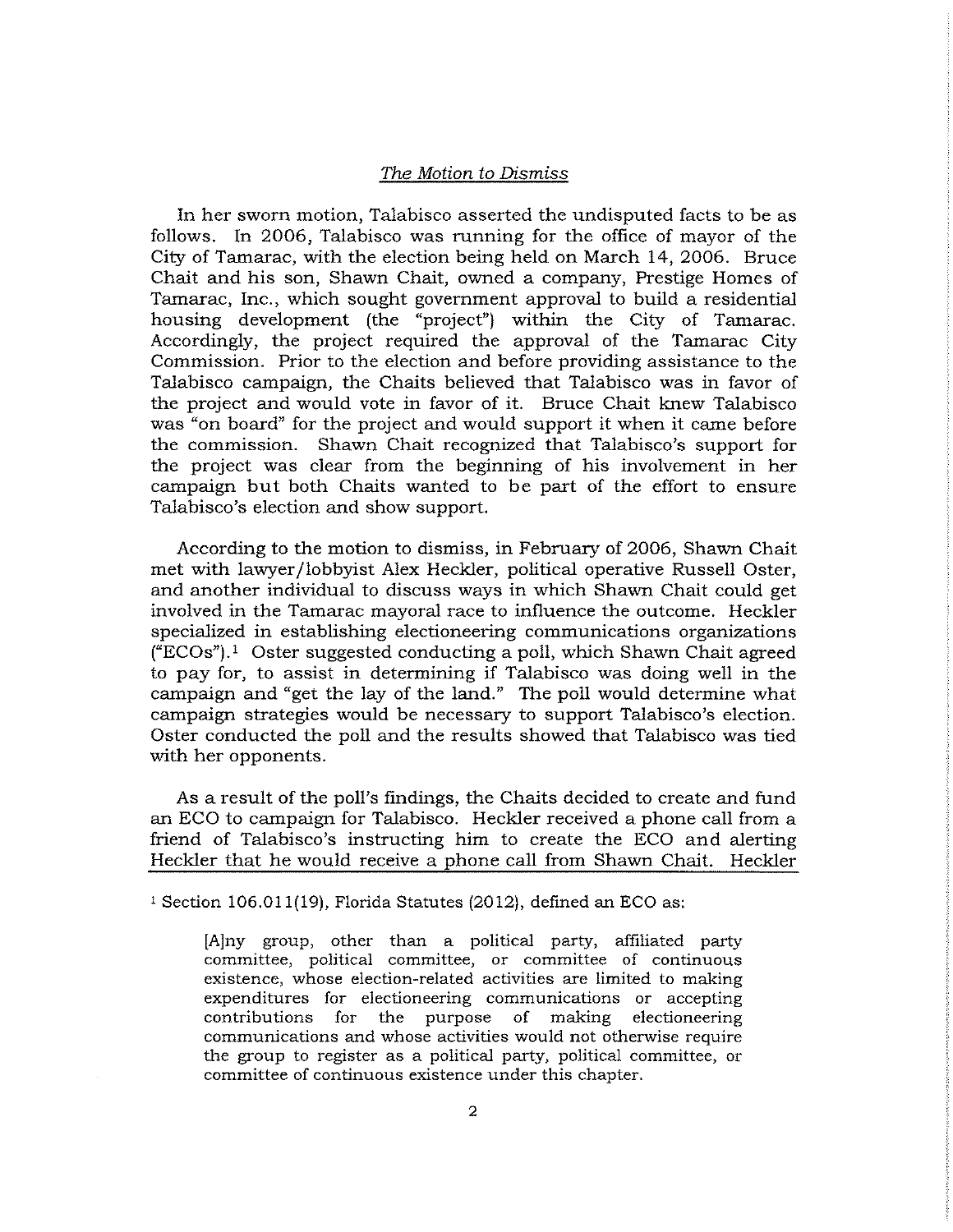created the ECO, named "Tamarac Residents for Good Government," and the Chaits financially contributed to it via two "conduit entities," which the Chaits later reimbursed, to create political advertisements including campaign flyers.

Talabisco claimed that her vote for the project was never contingent upon the Chaits' financial support of her mayoral campaign. Talabisco further claimed that she "received no payment, financial benefit, or anything of value from the Chaits." Talabisco asserted that only her campaign and the ECO received benefits.

In her motion to dismiss, Talabisco argued:

The legal and factual linchpin underlying the State's case is that the Defendant obtained an illegal benefit from the Chaits. Simply put, without proof of an illegal benefit, the State's case fails as a matter of law. Even viewing the evidence in the light most favorable to the State, the Defendant received no benefit or any other thing of value as required by law.

### *The State's Traverse and Response*

The state filed a traverse and response to Talabisco's motion to dismiss, arguing both that material facts were in dispute and that the facts established a prima facie case for each of the four counts. The state contended that whether Talabisco's vote for the Chaits' project was in exchange for financial support for her campaign was a question of intent, which should be decided by a jury. The state urged that Talabisco received the benefits of a campaign poll (valued at more than \$7,000) and campaign mailers (worth over \$19,000) which were primarily negative attack ads coordinated against Talabisco's opponents.

The state provided its own additional facts. According to the state, Talabisco's support for the project was not a foregone conclusion, as she had previously met with and convinced a Tamarac resident who opposed the project that Talabisco opposed the project as well. Because the resident believed Talabisco's opposition to the project to be genuine, the resident assembled a group of volunteers to hand out 1500 flyers (that the Talabisco campaign supplied) which claimed Talabisco would not "bow to developers" as mayor. The flyers were distributed within the project's neighboring Mainlands community and contained language which assured Mainlands' residents that Talabisco would stand up against Prestige Homes. The state further alleged that at some point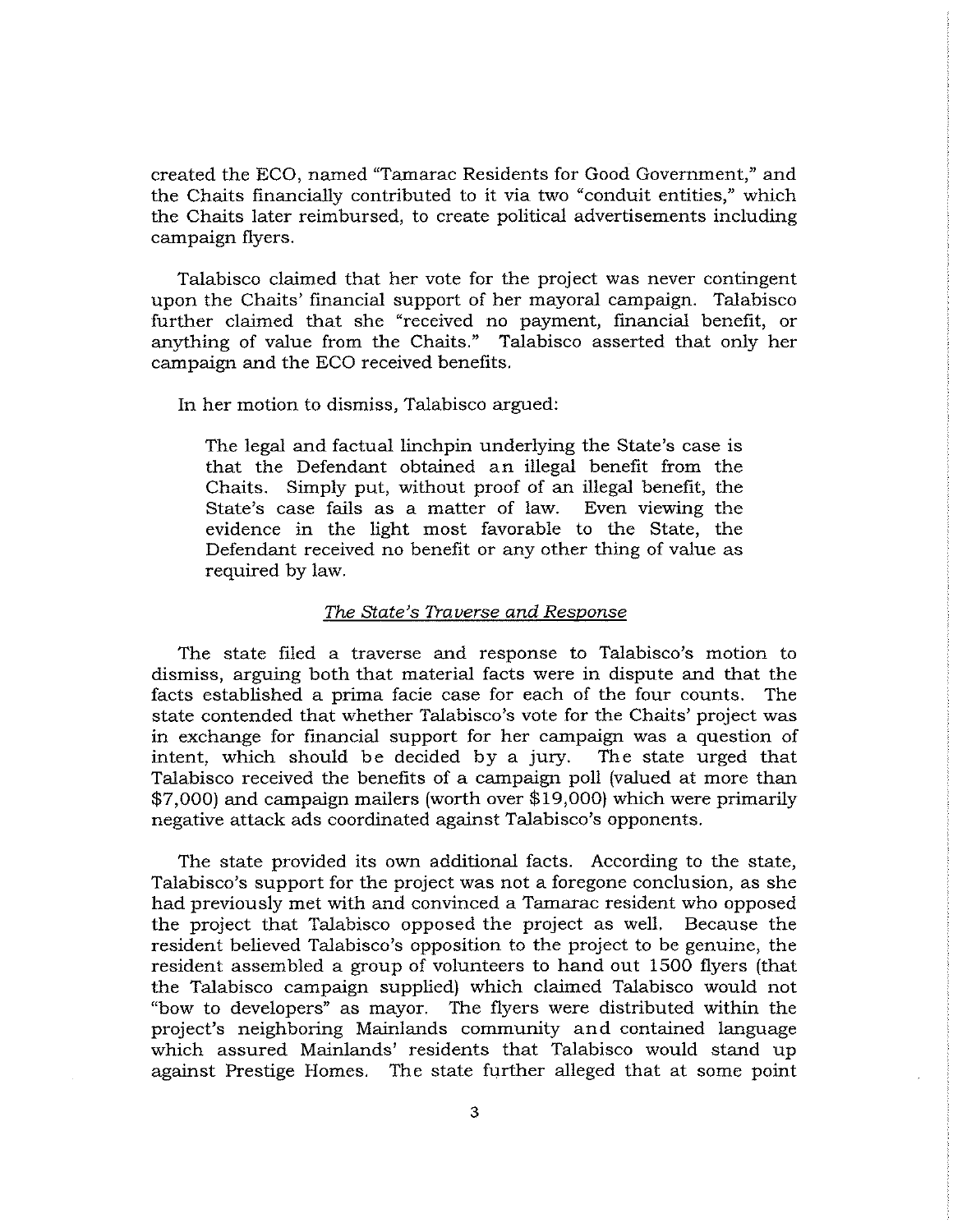Talabisco was worried about the perception created by the Chaits' support for her campaign and she therefore returned contributions that had been made in the Chaits' names. The flyer distributed within the Mainlands community extolled that Talabisco was the "FIRST AND ONLY Mayoral Candidate to offer to refund campaign contributions to the Developer! [sic]"

Talabisco was elected to the office of mayor of Tamarac on March 14, 2006. At her first meeting as mayor-on March 22, 2006-the Tamarac City Commission was scheduled to take its first vote on the Chaits' project. Talabisco wanted to delay the vote but Bruce Chait told her not to delay it. On the day of the vote, Talabisco's support for the project appeared to be wavering. During a break in the meeting, Bruce Chait sent Talabisco's former campaign manager to speak to Talabisco to make sure she voted for the project. The vote on the project was not delayed and Talabisco voted to approve the development.

#### The Order of Dismissal

After holding a hearing on the motion, the trial court entered an order dismissing all four charges against Talabisco. The court held that "the undisputed facts do not establish a prima facie case of guilt against the Defendant as to the crimes charged in the Information." The court further held that the facts did not demonstrate that Talabisco received any "pecuniary or other benefit not authorized by law."

The trial court found that it was undisputed that the Chaits wanted to support candidates for office in Tamarac who would vote for the project and that Talabisco supported the project before she met the Chaits. The trial court noted, "The evidence that at times her support wavered, is speculative and insufficient to show that she changed her position, and voted for the project because her vote had been purchased by the Chaits."

The court concluded that "[t]here is no evidence that Beth Flansbaum-Talabisco benefitted [sic] personally in any manner" and noted that donors often seek out candidates for office who agree with them on policy issues. The court held, "This does not equate to . . . candidate[s] selling their vote, and they are not prosecuted for unlawful compensation, bribery, or official misconduct, because they maintain their position and vote accordingly."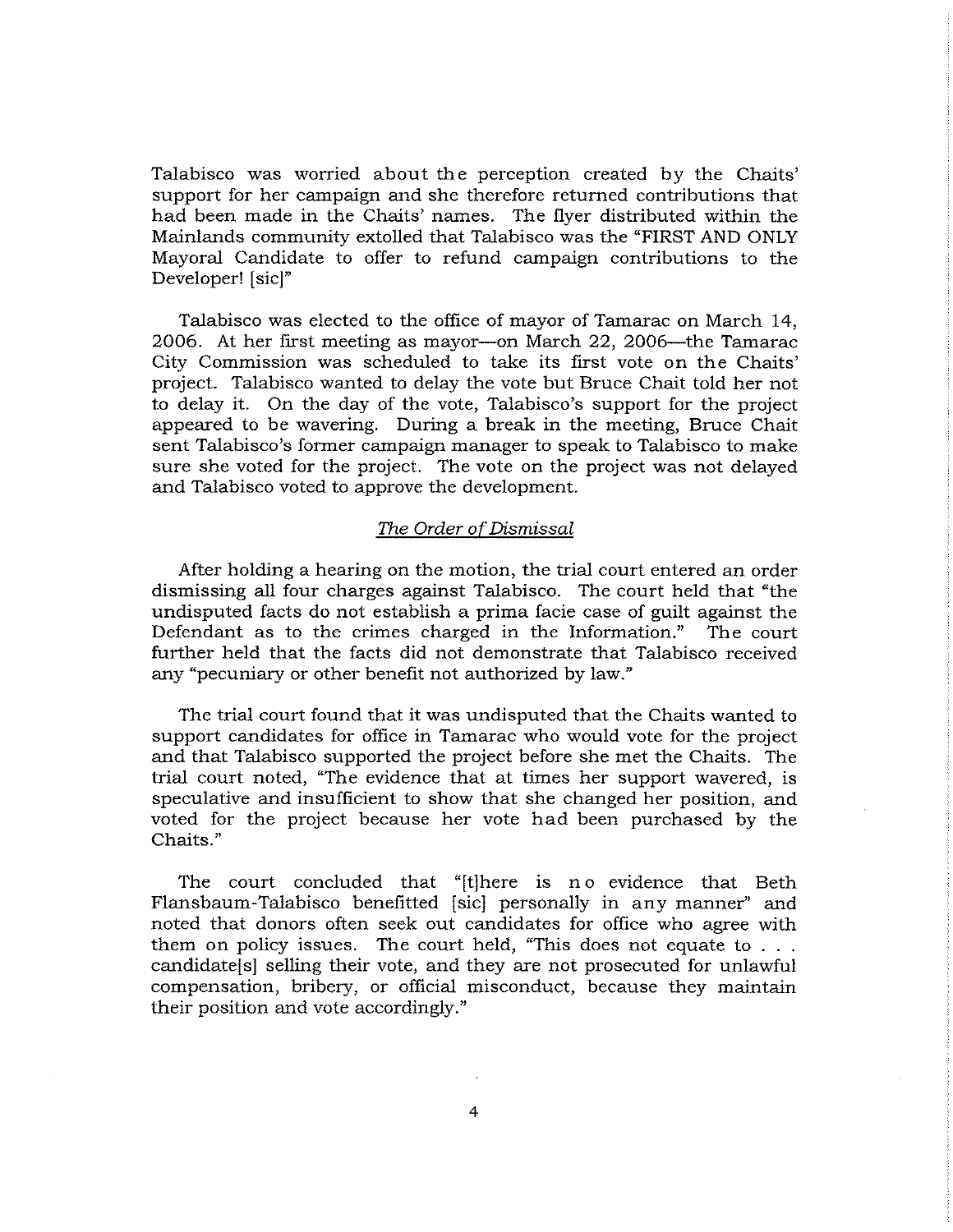### The Charges

The first count against Talabisco was for unlawful compensation or reward for official behavior, which is defined under section 838.016(1), Florida Statutes (2010):

It is unlawful for any person corruptly to give, offer, or promise to any public servant, or, if a public servant, corruptly to request, solicit, accept, or agree to accept, any pecuniary or other benefit not authorized by law, for the past, present, or future performance, nonperformance, or violation of any act or omission which the person believes to have been, or the public servant represents as having been, either within the official discretion of the public servant, in violation of a public duty, or in performance of a public duty. Nothing herein shall be construed to preclude a public servant from accepting rewards for services performed in apprehending any criminal.

§ 838.016(1), Fla. Stat. (2010).2

Section 838.015(1), Florida Statutes (2010), contains the definition for bribery, the second count against Talabisco:

"Bribery" means corruptly to give, offer, or promise to any public servant, or, if a public servant, corruptly to request, solicit, accept, or agree to accept for himself or herself or another, any pecuniary or other benefit not authorized by law with an intent or purpose to influence the performance of any act or omission which the person believes to be, or the public servant represents as being, within the official discretion of a public servant, in violation of a public duty, or in performance of a public duty.

§ 838.015(1), Fla. Stat. (2010). The state's information alleged that Talabisco committed unlawful compensation and bribery by corruptly requesting, soliciting, accepting, or agreeing to accept money from the Chaits to pay for a poll and the ECO in exchange for Talabisco's voting favorably for the Chaits' project.

Finally, count three against Talabisco, official misconduct, is defined

<sup>2</sup> The state charged Talabisco with conspiracy to commit unlawful compensation as well.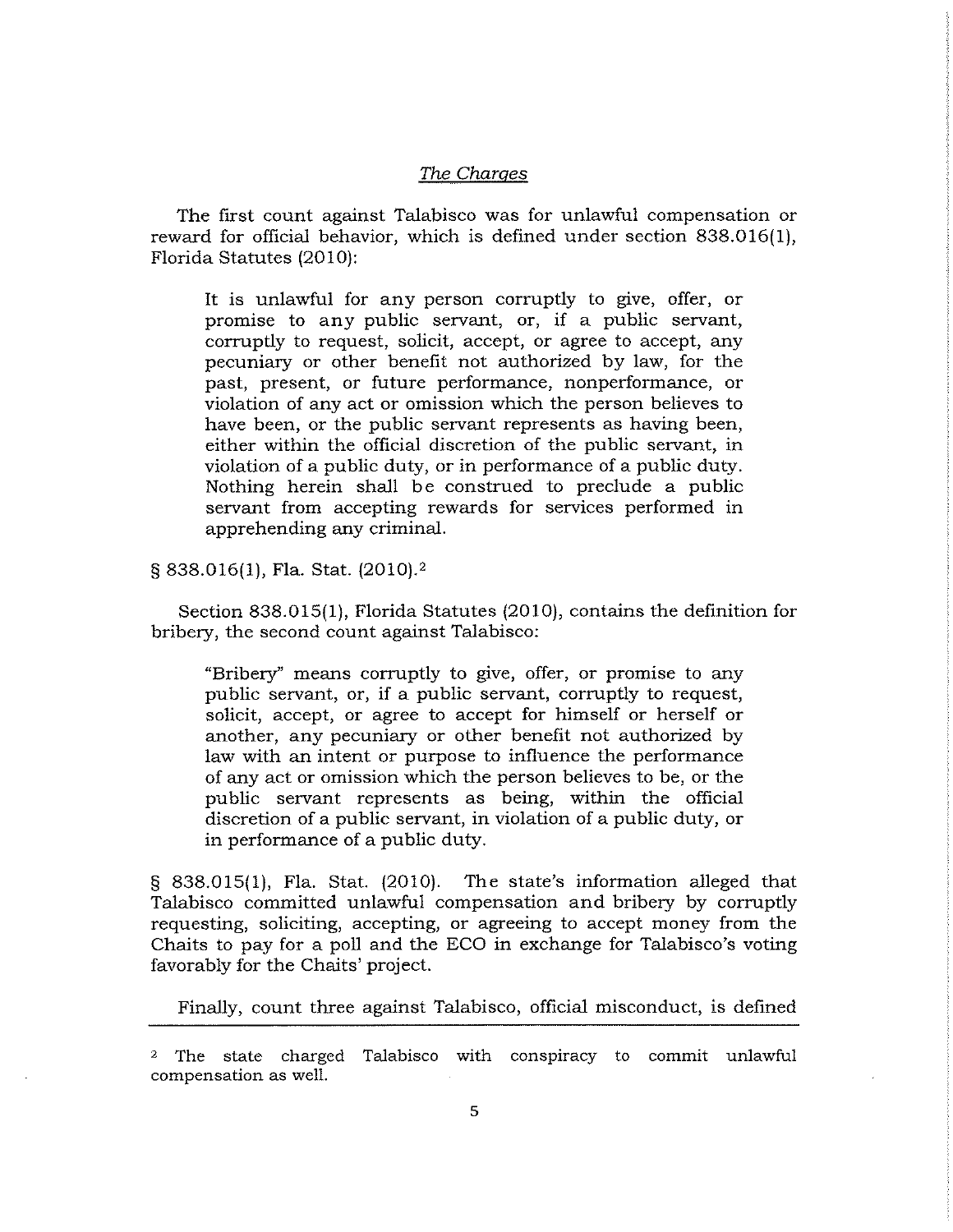(1) It is unlawful for a public servant, with corrupt intent to obtain a benefit for any person or to cause harm to another, to:

. . . .

(c) Obstruct, delay, or prevent the communication of information relating to the commission of a felony that directly involves or affects the public agency or public entity served by the public servant.

§ 838.022, Fla. Stat. (2010). The state's information accused Talabisco of committing official misconduct by failing to disclose that she had been fmancially aided by the Chaits during her campaign in exchange for her favorable vote for their project, constituting the felonies of bribery and unlawful compensation.

#### **Analusis**

#### Motion to Dismiss

"This court reviews de novo an order on a motion to dismiss." Knipp *v. State,* 67 So. 3d 376,378 (Fla. 4th DCA 2011) (citation omitted). Florida Rule of Criminal Procedure 3.190(c)(4) provides that a defendant may advance a motion to dismiss the charges when "[t]here are no material disputed facts and the undisputed facts do not establish a prima facie case of guilt against the defendant." Fla. R. Crim. P.  $3.190(c)(4)$ . The rule then permits the state to traverse or demur the factual allegations contained in the motion to dismiss. Fla. R. Crim. P. 3.190 $(d)$ .<sup>3</sup> The rule specifically mandates that "[a] motion to dismiss under subdivision (c)(4) of this rule shall be denied if the state files a traverse that, with specificity, denies under oath the material fact or facts alleged in the motion to dismiss." *Id.* Thus, the defendant has the initial

as:

<sup>3</sup> The state is also permitted to assert additional facts if they would create a material issue preventing the granting of the motion. *See State v. Kalogeropolous,* 758 So. 2d 110, 112 (Fla. 2000) ("If the facts in the motion that the State does not specifically deny support the defendant's position but additional facts exist that would create a material issue preventing the granting of the motion, the State should set forth those additional facts in the traverse just as a non-movant would have to do in a counter-affidavit in order to defeat a motion for summary judgment." (citations omitted)).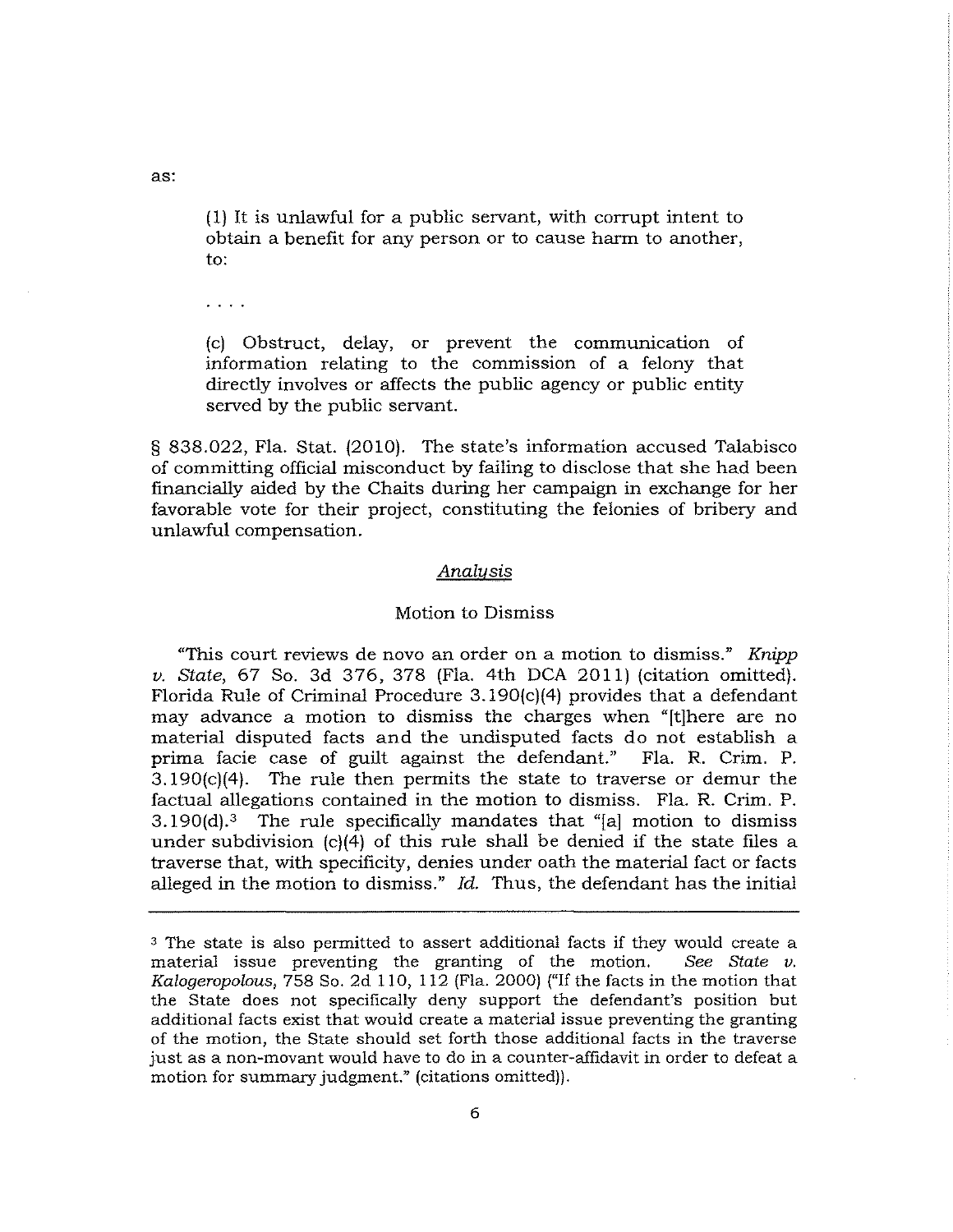burden to demonstrate in the motion to dismiss that the undisputed facts do not establish a prima facie case of guilt; the burden then shifts to the state to demonstrate either that material facts are actually in dispute or that the undisputed facts amount to a prima facie case of guilt. *See state v. Parrish,* 567 So. 2d 461, 464 (Fla. 1st DCA 1990) ("The burden of going forward with a motion to dismiss rests upon the accused, who must allege under oath that the material facts are undisputed, describe the material undisputed facts, and demonstrate that the undisputed facts fail to establish a prima facie case, *or* that the facts establish a valid defense." (citations omitted)).

"The function of a '(c)(4)' motion to dismiss is to ascertain whether or not the facts which the State relies upon to constitute the crime charged, and on which it will offer evidence to prove it, do, as a matter of law, establish a prima facie case of guilt of the accused." *state v. Upton,* 392 So. 2d 1013, 1015 (Fla. 5th DCA 1981) (citation omitted). "The purpose of such a motion is to test the legal sufficiency of the underlying case, i.e. whether there is a dispute of material fact (not just a dispute of unsupported conclusory allegations) .... " *state v. Nunez,* 881 So. 2d 658, 660 (Fla. 3d DCA 2004) (citations omitted); *see also State v. A.R.R.,*  113 So. 3d 942, 944 (Fla. 5th DCA 2013) ("Motions to dismiss criminal charges are treated like summary judgment motions in civil cases, the purpose of which is to test the legal sufficiency of the underlying case." (citations omitted)).

It is well-established that "[s]o long as the state shows the barest prima facie case, it should not be prevented from prosecuting." *State v. Eugui,* 60 So. 3d 1185, 1186 (Fla. 4th DCA 2011) (citation and quotation marks omitted). "To survive a motion to dismiss, the state need not produce evidence sufficient to sustain a conviction." *Id.* at 1185 (citation and quotation marks omitted). Further, "[a] motion to dismiss should rarely be granted, and granted only when the facts and inferences arising there from, taken in the light most favorable to the State, do not establish a *prima facie* case." *State v. Gensler,* 929 So. 2d 27, 29 (Fla. 3d DCA 2006) (citations omitted); *see also state v. Santiago,* 938 So. 2d 603, 605 (Fla. 4th DCA 2006) (noting that in reviewing a motion to dismiss criminal charges "the court must draw all inferences in favor of the state and *against the defendant'* (emphasis added) (citation and quotation marks omitted)).

The state's traverse attempted to dispute multiple facts Talabisco alleged in her motion to dismiss, although most of the state's traverse merely addressed the wording of Talabisco's asserted facts and not a substantive disagreement over material allegations. The state, however,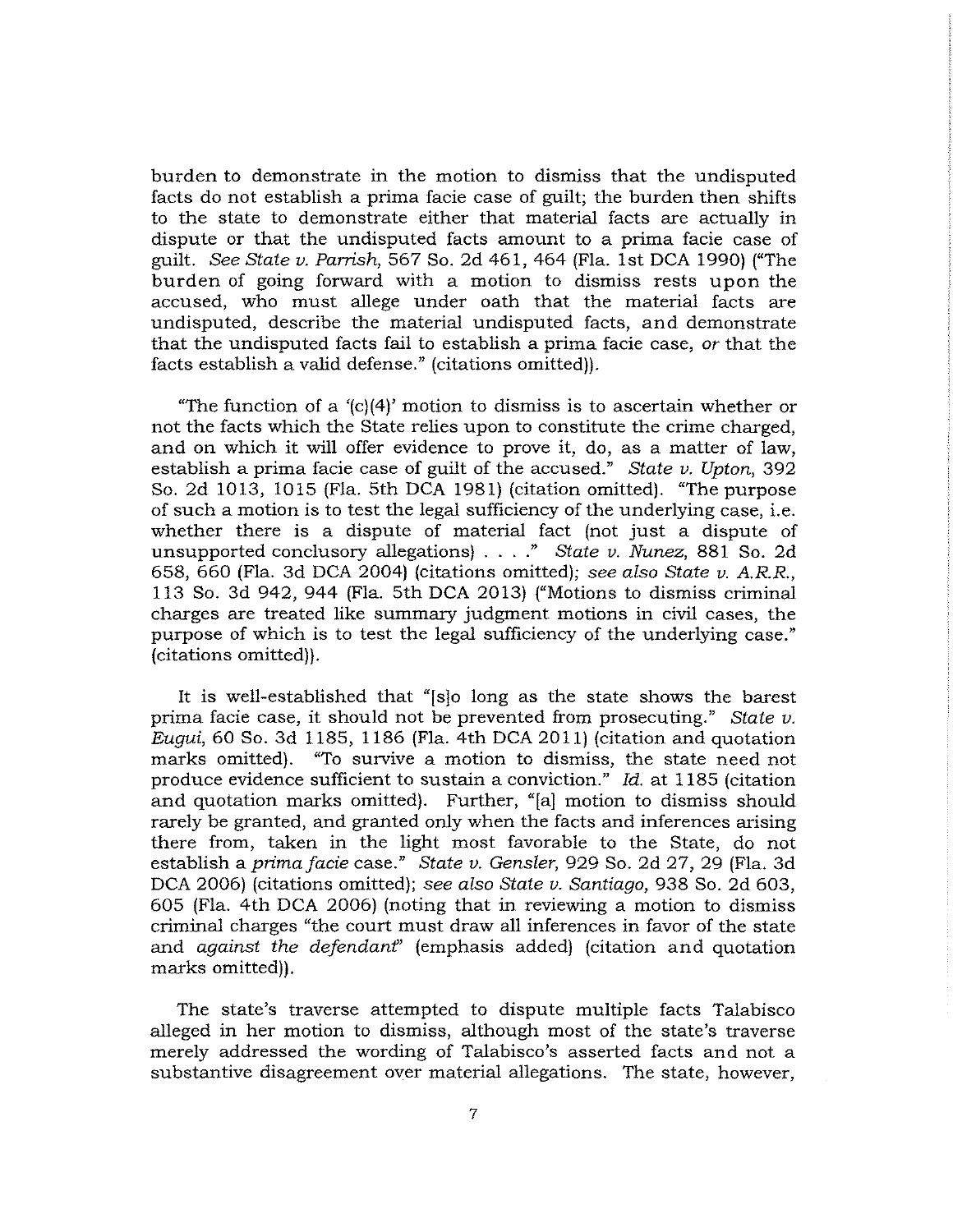squarely disputed material facts alleged by Talabisco related to the receipt of a "benefit" under chapter 838 and whether Talabisco accepted the benefit in exchange for her performance as a public servant.

# "Benefit"

Talabisco argues on appeal that she never received a "benefit" as required for each of the charged crimes. She maintains that the poll and the contributions to her election efforts were not benefits to her personally. We find, however, that the definition of "benefit" under chapter 838 is quite broad:

"Benefit" means gain or advantage, or anything regarded by the person to be benefited as a gain or advantage, including the doing of an act beneficial to any person in whose welfare he or she is interested, including any commission, gift, gratuity, property, commercial interest, or any other thing of economic value not authorized by law.

§ 838.014(1), Fla. Stat. (2010). Defining "benefit" as simply "gain" or "advantage" plainly encompasses much more than the narrow economic benefit flowing directly into the recipient's hands which Talabisco argues is the only type of "benefit" contemplated under these statutes.

In *Bauer v. State,* this court held that "[a]voidance of punishment is a benefit for purposes of official misconduct." 609 So. 2d 608, 611 (Fla. 4th DCA 1992) (citing *Barr v. State,* 507 So. 2d 175, 177 (Fla. 3d DCA 1987)). The defendant, the cash management coordinator for the City of West Palm Beach, had improperly invested money belonging to the city which resulted in a loss of approximately \$1 million. Bauer lied at multiple points to conceal the losses to achieve a "benefit" which this court found actionable for purposes of the official misconduct statute. Id. at 609. Bauer clearly did not financially gain from his unauthorized transactions and yet this court concluded that he benefited in his deliberate and prolonged efforts to cover up his misconduct.

Thus, contrary to Talabisco's argument, the defmition of "benefit" in chapter 838 is broad enough to include receiving assistance in her election effort. The poll conducted and mailers created and distributed were to Talabisco's "advantage" and she cannot reasonably contend that she did not "gain" from them.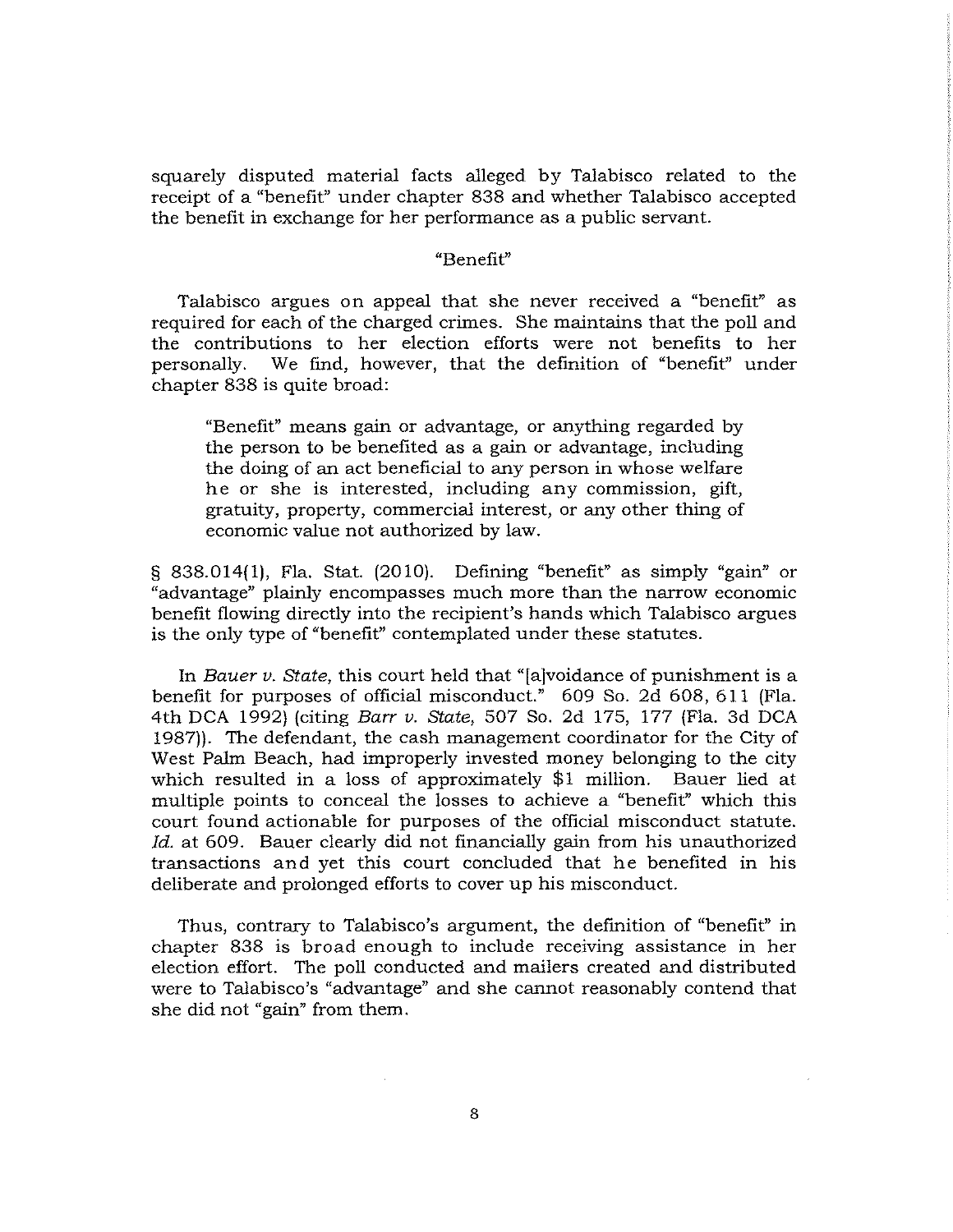### "Not Authorized By Law''

Talabisco also argues that the ECO contributions were not benefits which were "not authorized by law" under the anti-corruption statutes. Reviewing the legislative history of these statutes, we are not persuaded by this argument.

In 1974, the Florida Legislature enacted section 838.015, which defined the crime of bribery:4

"Bribery'' means corruptly to give, offer, or promise to any public servant, or, if a public servant, corruptly to request, solicit, accept, or agree to accept for himself or another, any pecuniary or other benefit with an intent or purpose to influence the performance of any act or omission which the person believes to be, or the public servant represents as being, within the official discretion of a public servant, in violation of a public duty, or in performance of a public duty.

§ 838.015(1), Fla. Stat. (1974); *see also* ch. 74-383, § 60, at 1253, Laws of Fla. The crime of bribery was originally a third-degree felony. *Id.*  With the exception of a revision to conform with changes in the felony classifications a year later, ch. 75-298, § 35, at 1095, Laws of Fla., and a revision in 1997 to use gender-neutral wording, ch. 97-102, § 1314, at 1466-67, Laws of Fla., the definition of bribery in Florida remained unchanged for nearly thirty years.

In 2003, however, the Legislature made a significant change to the bribery statute: It upgraded bribery from a third-degree felony to a second-degree felony. Ch. 2003-158, § 3, at 1027-28, Laws of Fla. Under House Bill 847, entitled "Citizens' Right to Honest Government," the Legislature merged the definitions of "benefit" and "pecuniary benefit," which had previously been separately defined. Further, the bill created new anti-corruption laws and moved others into chapter 838. The bill also repealed the offenses of commercial bribery receiving and commercial bribery, both of which had already been declared unconstitutional by the Florida Supreme Court.

Nowhere in HB 847 was there a proposition to make any other fundamental alterations to Florida's almost thirty-year-old definition of bribery. By all objective indicators, the purpose of HB 847, evinced by its

<sup>4</sup> The Florida Statutes contained a much more complex definition of bribery from 1955 until 1974. See § 838.011, Fla. Stat. (1955).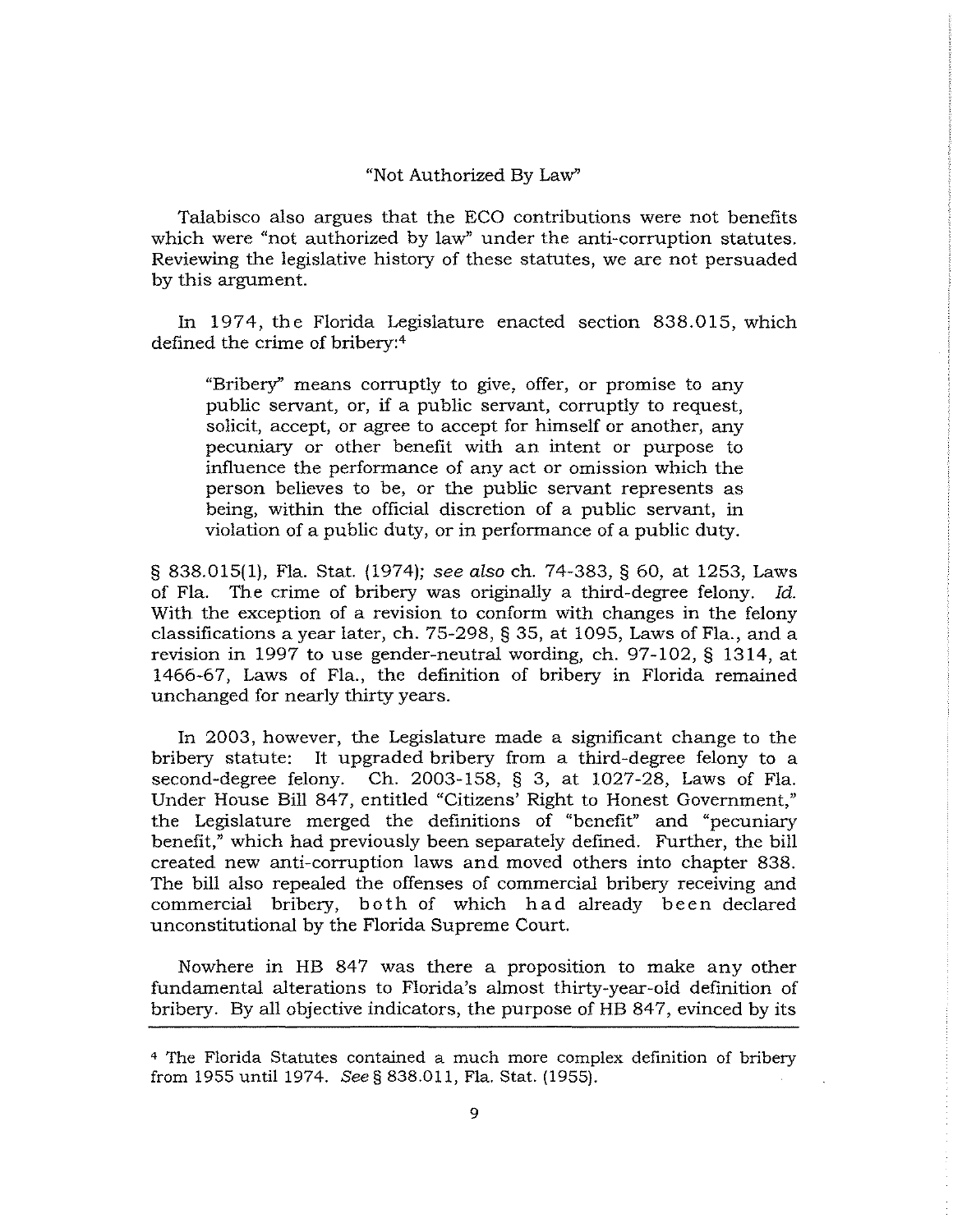very title, "Citizens' Right to Honest Govemment," was to strengthen and reiterate Florida's commitment to combat public corruption-not weaken it.

Nevertheless, at some point during the legislative process, four words were added to the bribery statute, which now reads (new language in italics}:

"Bribery'' means corruptly to give, offer, or promise to any public servant, or, if a public servant, corruptly to request, solicit, accept, or agree to accept for himself or herself or another, any pecuniary or other benefit *not authorized by law* with an intent or purpose to influence the performance of any act or omission which the person believes to be, or the public servant represents as being, within the official discretion of a public servant, in violation of a public duty, or in performance of a public duty.

§ 838.015(1), Fla. Stat. (2003) (emphasis added). Talabisco essentially argues that the Legislature's addition of those four words-"not authorized by law"—was intended to create a fundamental and dramatic change in Florida's statutory definition of bribery.

A primary rule of statutory construction advises that "[w]hen the Legislature makes a substantial and material change in the language of a statute, it is presumed to have intended some specific objective or alteration of law, unless a contrary indication is clear." *Punsky v. Clay Cnty. Bd. of Cnty. Comm'rs,* 60 So. 3d 1088, 1092 (Fla. 1st DCA 2011) (citation and quotation marks omitted}. We believe this rule is not applicable to the instant controversy, however, because the addition of the words "not authorized by law" was not meant to constitute a substantial and material change to the bribery statute. And its addition has a simple explanation: conformity with other existing language in chapter 838.

In 1974, when the Legislature enacted the modem offense of bribery, it also enacted the separate but related crime of "Unlawful compensation or reward for past official behavior," defined then as:

It is unlawful for any person corruptly to give, offer, or promise to any public servant, or, if a public servant, corruptly to request, solicit, accept, or agree to accept any pecuniary or other benefit *not authorized by law,* for the past performance of any act or omission which the person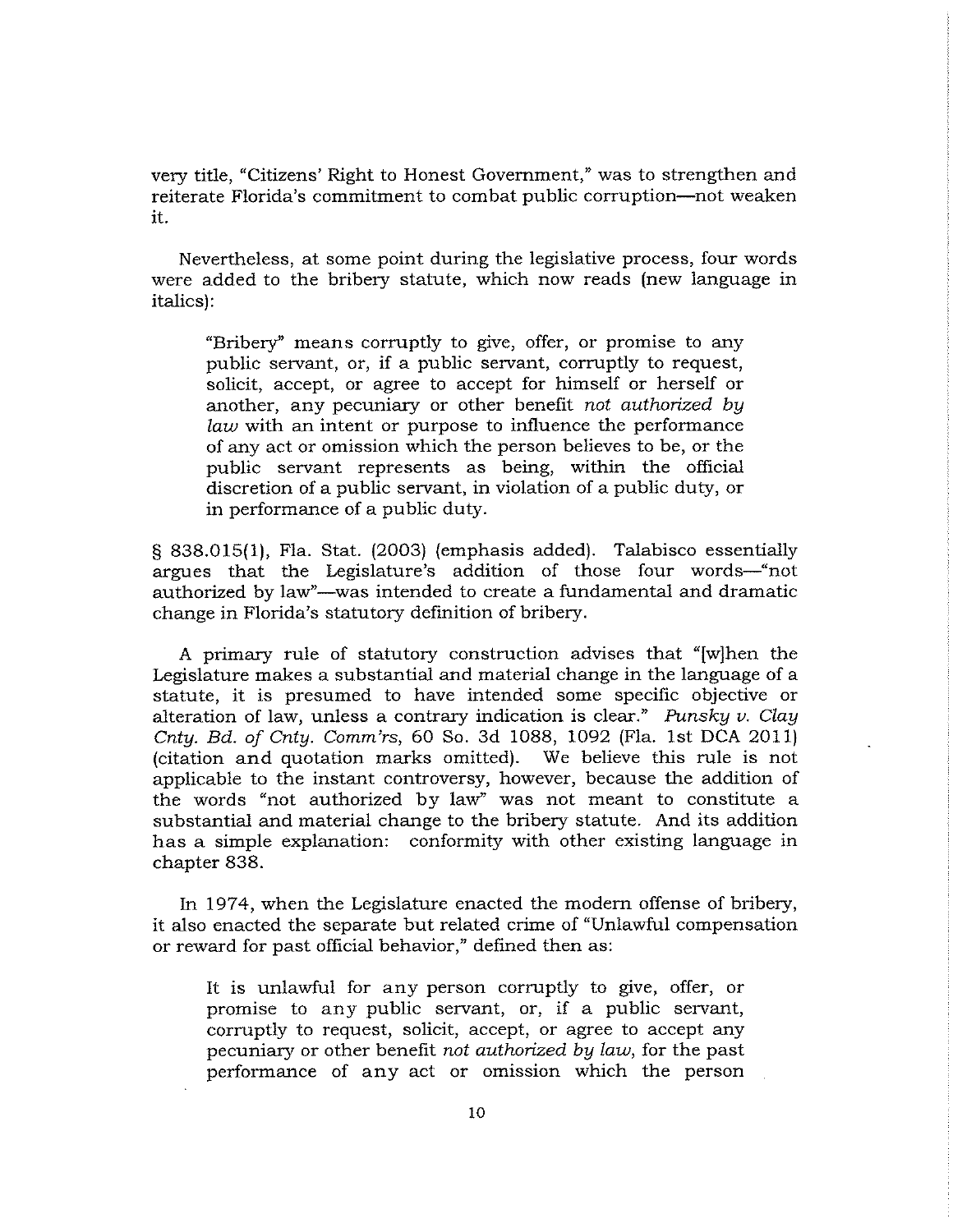believes to have been, or the public servant represents as having been, either within the official discretion of the public servant, in violation of a public duty, or in performance of a public duty. Nothing herein shall be construed to preclude a public servant from accepting rewards for services performed in apprehending any criminal.

§ 838.016(1), Fla. Stat. (1974) (emphasis added); *see also* ch. 74-383, § 60, at 1253-54, Laws of Fla.

Save for a few minor changes, this definition has been maintained since its enactment. Thus, the crime of unlawful compensation has always included the words, "not authorized by law," now found in the bribery statute. It appears possible that in 2003, when Florida's anticorruption statutes were being overhauled and consolidated, the Legislature merely added the "not authorized by law" language to the bribery statute in an effort to create uniformity between the unlawful compensation and bribery statutes. <sup>5</sup>

At no point in the decades since the Legislature codified this definition of unlawful compensation has any Florida court reasoned that financial campaign assistance could not fall under the definition of that crime because campaign contributions are authorized by law. Likewise, since 2003 when the Legislature tweaked the bribery statute and added the "not authorized by law" language, no Florida court has held that campaign contributions could not constitute bribery because they are authorized by law.

It is true that "a basic rule of statutory construction provides that the Legislature does not intend to enact useless provisions, and courts should avoid readings that would render part of a statute meaningless." *Heart of Adoptions, Inc. v.* J.A., 963 So. 2d 189, 198-99 (Fla. 2007) (citation and quotation marks omitted). However, another important rule of statutory construction necessarily governs here: "'We have long held that the Court should not interpret a statute in a manner resulting in unreasonable, harsh, or absurd consequences."' *Diamond Aircraft Indus., Inc. v. Horowitch,* 107 So. 3d 362, 371 (Fla. 2013) (quoting *Fla. Dep't of Envtl. Prot. v. ContractPoint Fla. Parks, LLC,* 986 So. 2d 1260, 1270 (Fla. 2008)). In rare circumstances, even the plain meaning of a

s The "Citizens' Right to Honest Government Act" (House Bill 847) was a comprehensive bill, comprised of fourteen pages and containing ten sections relating to dozens of statutes and subsections. *See* ch. 2003-158, §§ 1-10, 1026-39, Laws of Fla.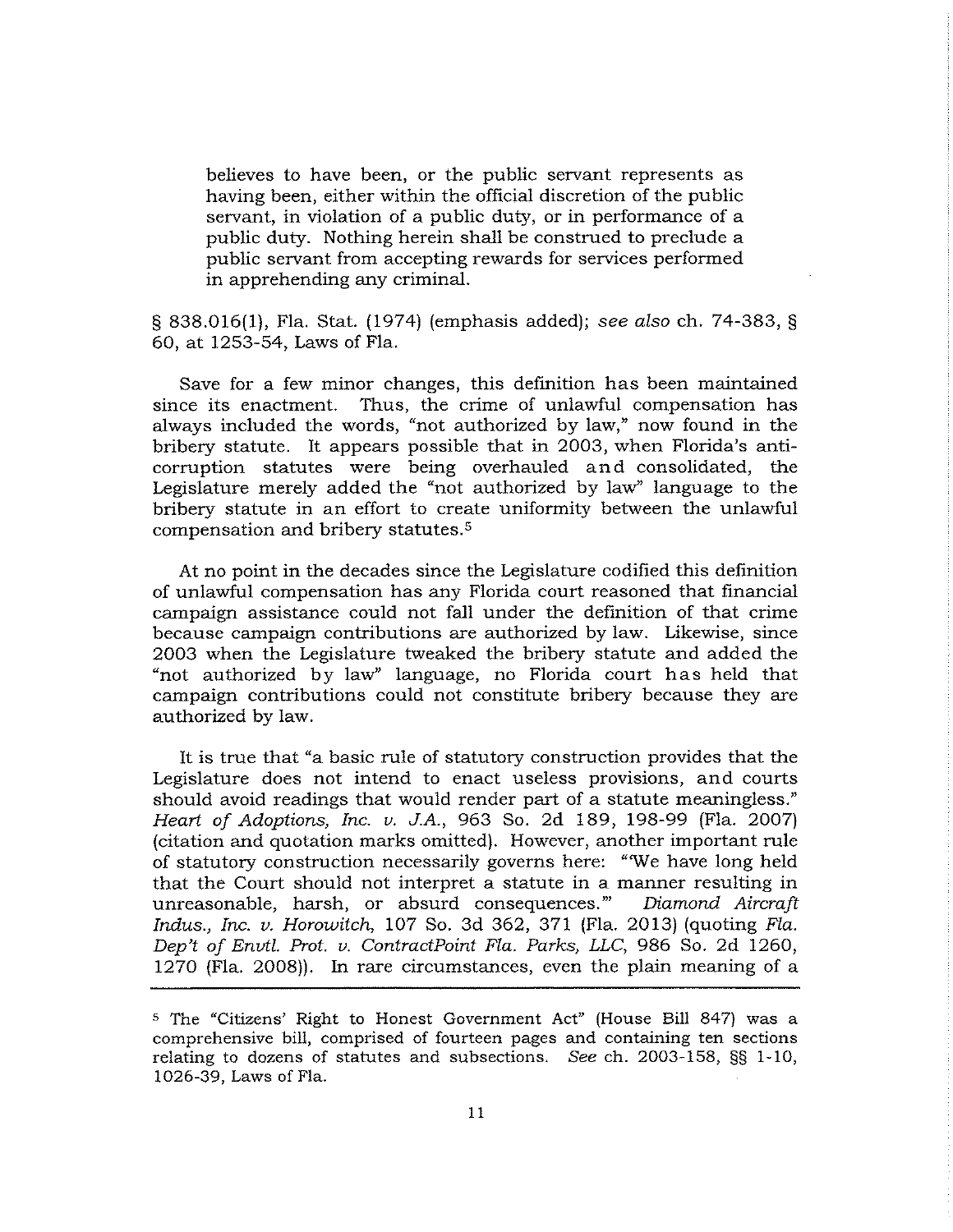statute which produces patently absurd results will be avoided. *See Maddox v. State,* 923 So. 2d 442, 448 (Fla. 2006) (noting that while the "strict meaning of the words . . . employed by the Legislature" may support the lower court's statutory reading, "such a sterile literal interpretation should not be adhered to when it would lead to absurd results" (citation omitted)). When the application of these two rules is irreconcilable (that is, when an interpretation that does not render any portion of a statute meaningless produces an absurd result), then it must be determined which rule becomes more imperative.

It is not difficult to conceive of scenarios in which behavior that would otherwise be considered bribery would become entirely legal were we to adopt Talabisco's suggested interpretation of the revised bribery statute. For example, one could sell a piece of real property valued at \$500,000 to a politician for a substantial discount, say \$100,000, in exchange for a favorable vote on a matter. Because one is authorized to sell a piece of owned real estate for any price at the seller's discretion, the discounted property is not a "benefit not authorized by law," and therefore this scenario could never constitute bribery under the proposed reasoning.

As another example, a business owner who seeks a low interest government loan from a highly competitive taxpayer supported program could sell the official with final decision-making authority vast amounts of goods at or below the owner's cost. Because the business owner is legally authorized to unilaterally establish his own price points, the government official receiving the goods could not be guilty of bribery even if the loan were approved as a result of his receiving the discounted pricing.

Thus, because Talabisco's statutory interpretation of the bribery statute could lead to absurd results, the need to avoid such results necessarily takes priority over the otherwise important goal of not rendering any portion of the statute meaningless.

Finally, the rule of lenity, which requires courts to interpret statutory ambiguity in favor of a defendant, is also unhelpful here. It is a "canon of last resort," only to be used "when, after consulting traditional canons of statutory construction, we are left with an ambiguous statute." *Kasischke v. State,* 991 So. 2d 803, 814 (Fla. 2008) (citing and quoting *United States v. Shabani,* 513 U.S. 10, 17 (1994)). This rule need not be applied because the ambiguity in the statute can be resolved by looking to legislative history and other traditional rules of statutory construction.

*The Necessary Quid Pro Quo*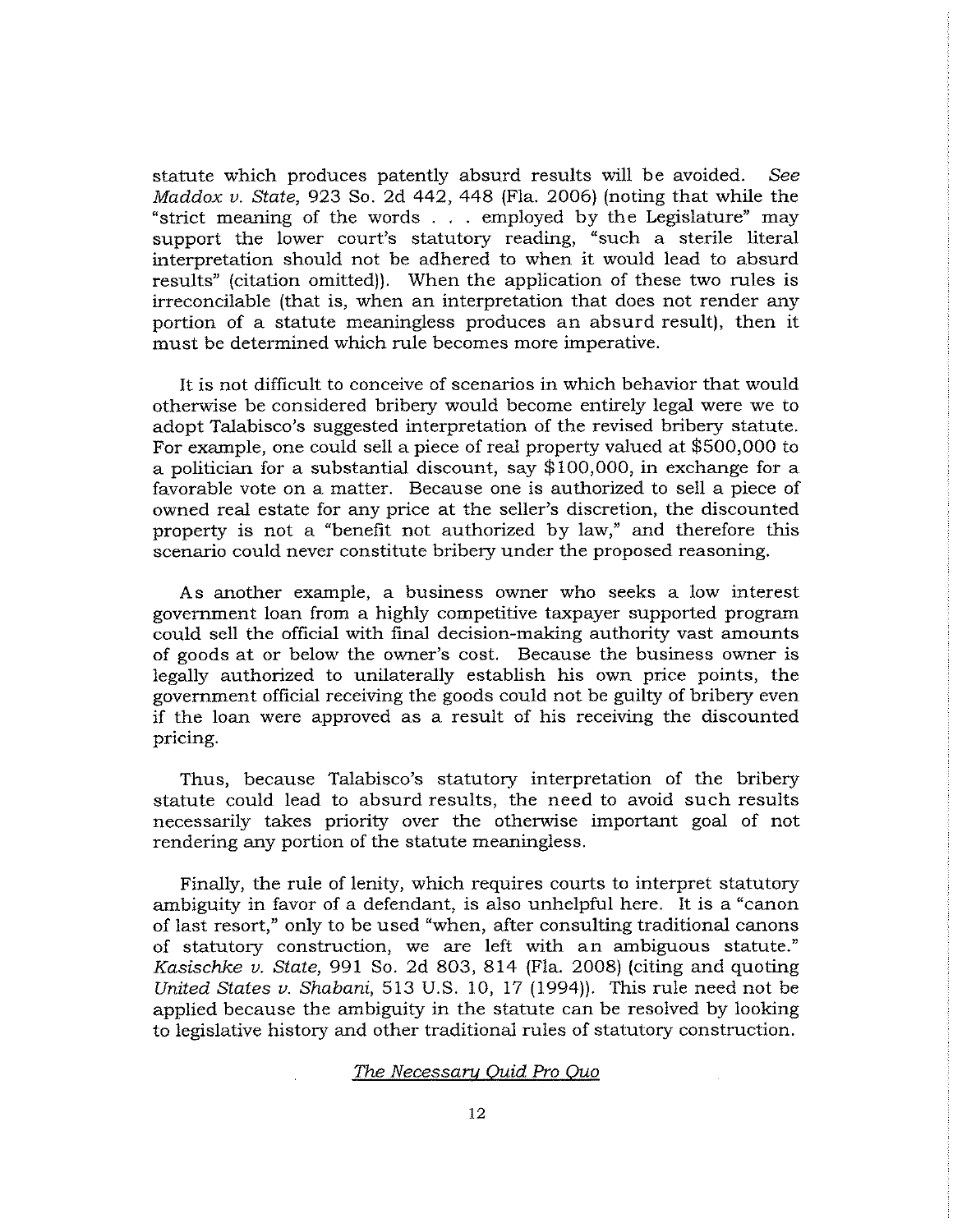Having concluded that the poll and flyers constituted an illegal benefit, we address the remaining question: whether Talabisco obtained the benefit in exchange for an affirmative public policy vote. This is an issue of intent and therefore most appropriate for the fact-finder to resolve. As we noted in *State v. Hart,* 677 So. 2d 385, 386 (Fla. 4th DCA 1996), "Motive and intent are states of mind usually inferred from the conduct of the parties and the surrounding circumstances; they are questions for the trier of fact that are generally not appropriate for a motion to dismiss." *See also State* v. *Major,* 30 So. 3d 608, 610 (Fla. 4th DCA 2010) ("Determining the intent of the defendant should be left to the trier of fact and is therefore not the proper subject of a motion to dismiss." (citations omitted)).

We are cognizant of the fact that the line between a legitimate and innocent campaign donation and one engineered to bribe a public official can at times be difficult to discern. As the Sixth Circuit recently explained in *United States v. Terry,* 707 F.3d 607 (6th Cir. 2013):

Not every campaign contribution, we recognize, is a bribe in sheep's clothing. Without anything more, a jury could not reasonably infer that a campaign contribution is a bribe solely because a public official accepts a contribution and later takes an action that benefits a donor.

Id. at 615 (citation omitted).

Therefore, we find wisdom in the federal law requirement that an explicit *quid pro quo* is necessary for a conviction under corruptionrelated statutes when a government representative accepts a campaign contribution. As the Fifth Circuit Court of Appeals reasoned in *United States v. Dozier,* 672 F.2d 531, 537 (5th Cir. 1982):

A moment's reflection should enable one to distinguish, at least in the abstract, a legitimate solicitation from the exaction of a fee for a benefit conferred or an injury withheld. Whether described familiarly as a payoff or with the Latinate precision of quid pro quo, the prohibited exchange is the same: a public official may not demand [or accept] payment as inducement for the promise to perform (or not to perform) an official act.

The Eleventh Circuit further elaborated on this point in *United States v. Siegelman,* 640 F.3d 1159 (11th Cir. 2011):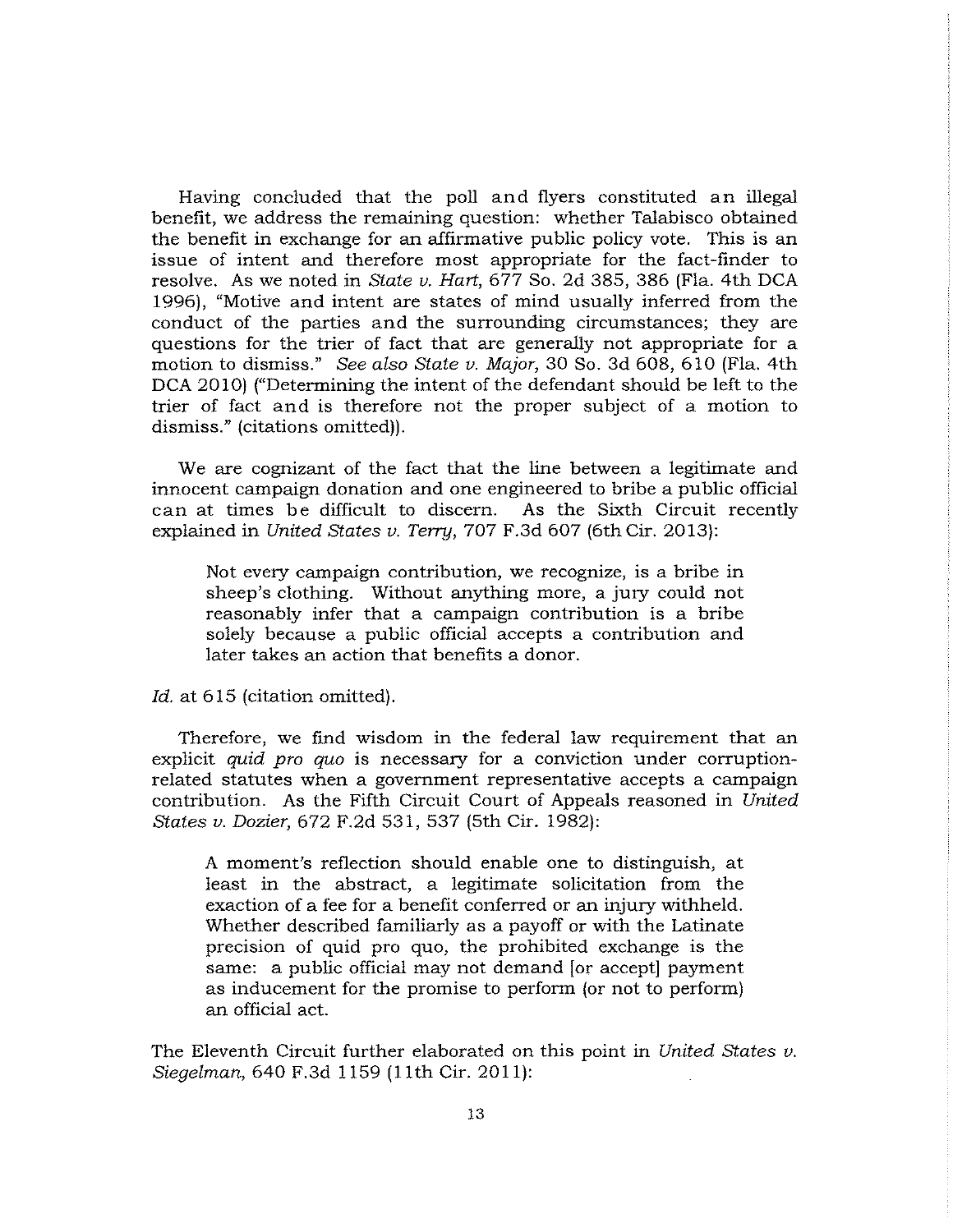No generalized expectation of some future favorable action will do. The official must agree to take or forego some specific action in order for the doing of it to be criminal . . . . *In the absence of such an agreement on a specific action, even a close-in-time relationship between the donation and the act will not suffice.* 

Id. at 1171 (emphasis added).

That said, "there is no requirement that this *[quid pro quo]* agreement be memorialized in a writing, or even ... be overheard by a third party." *Id.* Although "the agreement must be *explicit* ... there is no requirement that it be *express." Id.* "To hold otherwise ... would allow defendants to escape criminal liability through 'knowing winks and nods."' *Id.* (quoting *Evans v. United States,* 504 U.S. 255, 274 (1992) (Kennedy, J., concurring)). Further, a jury "is quite capable of deciding the intent with which words were spoken or actions taken as well as the reasonable construction given to them by the official and the payor." *Evans,* 504 U.S. at 274 (Kennedy, J., concurring). Moreover, "[a]s most bribery agreements will be oral and informal, the question is one of inferences taken from what the participants say, mean and do, all matters that juries are fully equipped to assess." *Terry,* 707 F.3d at 613. As the Sixth Circuit recently explained in *Terry:* 

That a bribe doubles as a campaign contribution does not by itself insulate it from scrutiny. No doubt, a contribution is more likely to be a duty-free gift than a bribe because a contribution has a legitimate alternative explanation: The donor supports the candidate's election for all manner of possible reasons. But the prosecution may rebut that alternative explanation, and context may show that an otherwise legitimate contribution is a bribe.

*Id.* (citation omitted).

Based on the foregoing, we believe the state in the instant case is entitled to the opportunity to explain this context to a jury, so it can determine whether the otherwise legitimate contribution was in fact a bribe, unlawful compensation and official misconduct.

# *Conclusion*

At its core, the issue before us is whether or not, as a matter of law,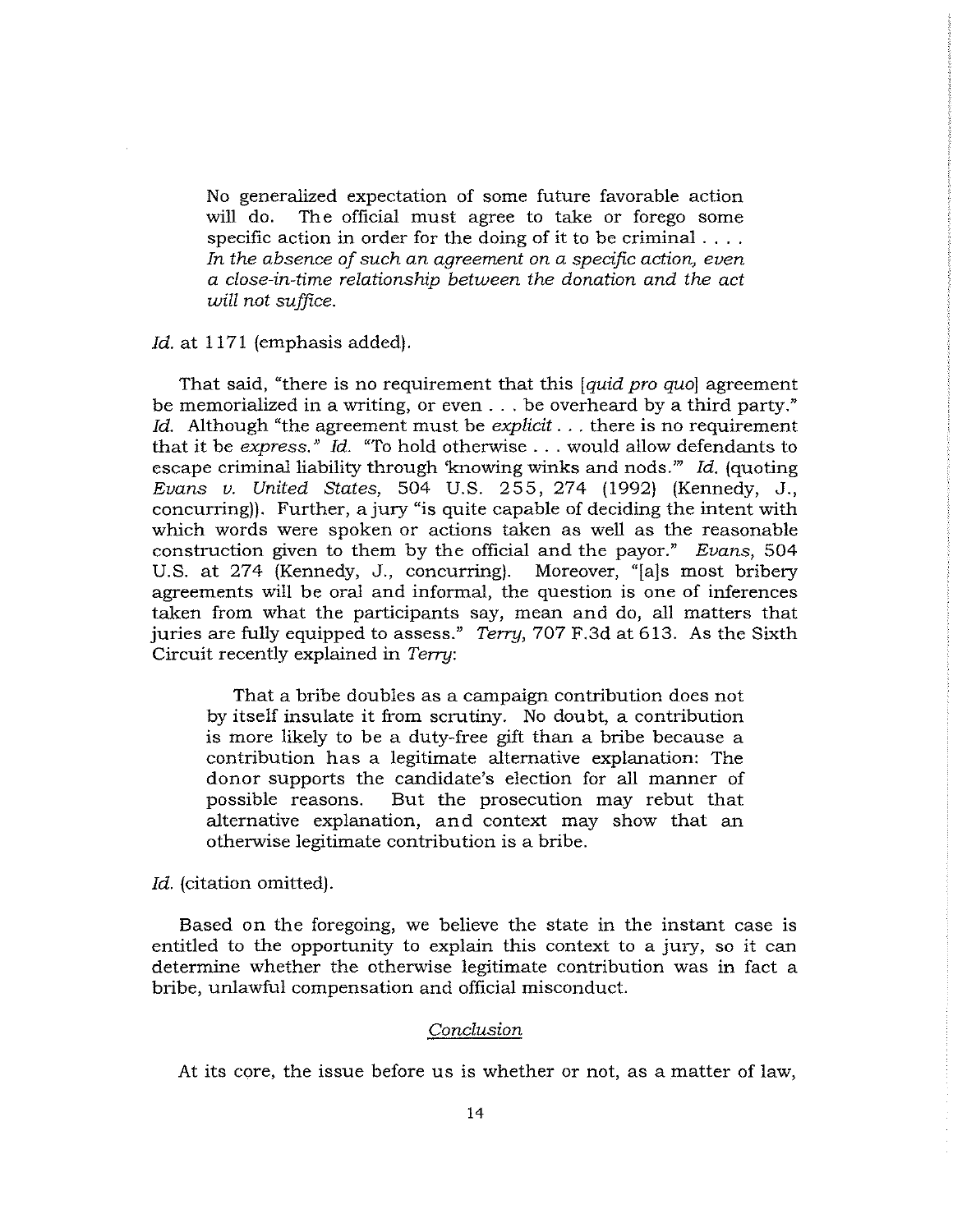the state has established a prima facie case. If so, as we have found, the state should not be prevented from exercising its prosecutorial discretion. Accordingly, we reverse the order of dismissal and remand the cause with directions to reinstate the charges against Talabisco.

*Reversed and remanded with instructions.* 

STEVENSON and GERBER, JJ., concur. GERBER, JJ., concurs specially with an opinion.

GERBER, J., concurring specially.

I concur in Judge Ciklin's well-reasoned opinion, primarily on the basis of the standard of review applying to a motion to dismiss. *See* Fla. R. Crim. P. 3.190(d) ("A motion to dismiss under subdivision (c)(4) of this rule shall be denied if the state files a traverse that, with specificity, denies under oath the material fact or facts alleged in the motion to dismiss."); *State v. Eugui,* 60 So. 3d 1185, 1185-86 (Fla. 4th DCA 2011) ("To survive a motion to dismiss, the state need not produce evidence sufficient to sustain a conviction. So long as the state shows the barest prima facie case, it should not be prevented from prosecuting.") (internal citation and quotation marks omitted); *State v. Santiago,* 938 So. 2d 603, 605 (Fla. 4th DCA 2006) ("In considering the evidence, the court must draw all inferences in favor of the state and against the defendant.") (citation and quotation marks omitted).

I write separately, however, to express my concern that this case not be interpreted any more broadly than its facts to allow the state, with impunity, to charge public servants and public officers with corruptionrelated crimes based on the mere coincidence of accepting campaign contributions and then voting consistently with the positions of those who have provided campaign contributions.

I base my concern on the federal law requirement that an explicit *quid pro quo* is necessary for a conviction under corruption-related statutes when an official accepts a campaign contribution. As the United States Supreme Court reasoned in *McCormick v. United States,* 500 U.S. 257 (1991):

Serving constituents and supporting legislation that will benefit the district and individuals and groups therein is the everyday business of a legislator. It is also true that campaigns must be run and financed. Money is constantly being solicited on behalf of candidates, who run on platforms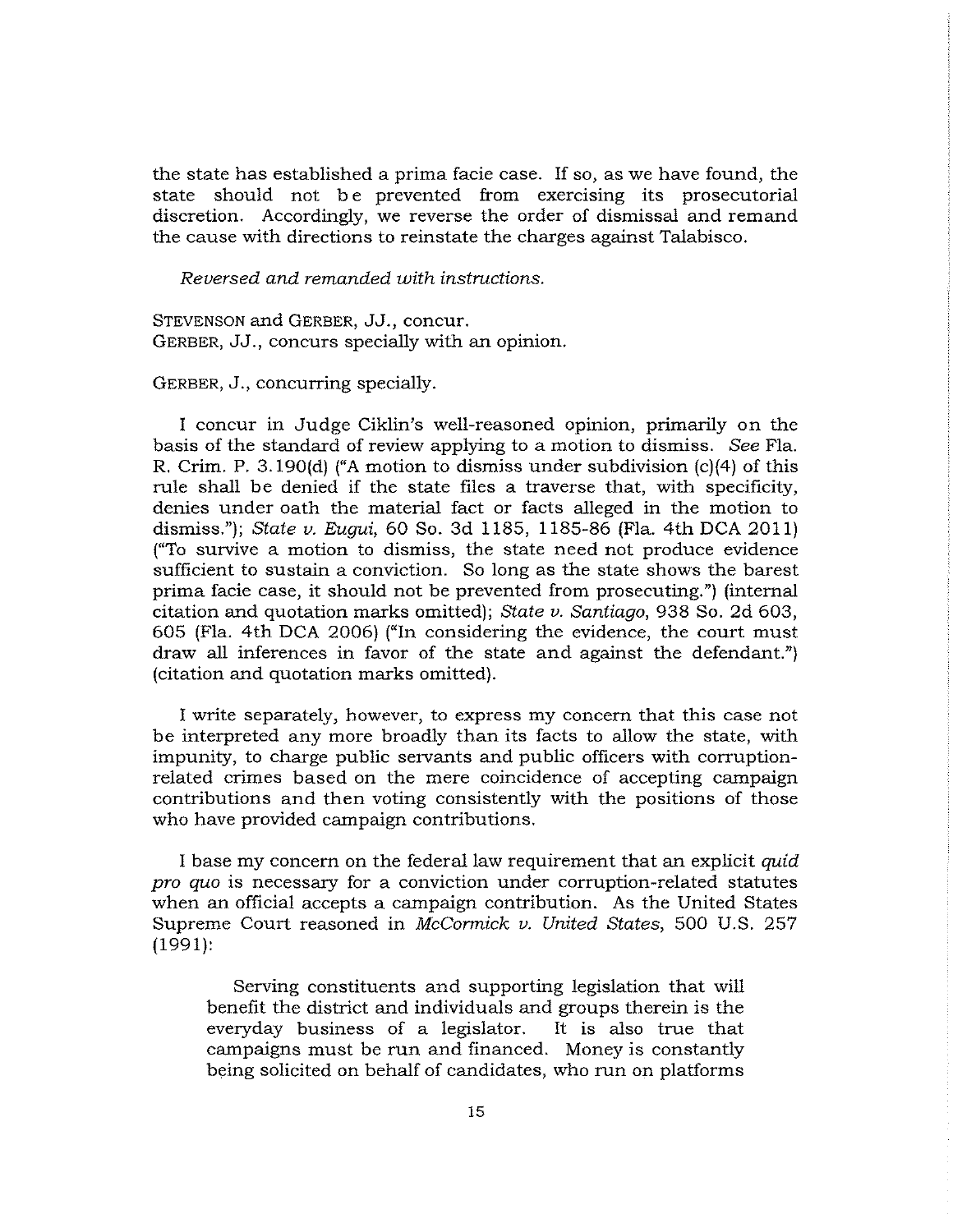and who claim support on the basis of their views and what they intend to do or have done. Whatever ethical considerations and appearances may indicate, to hold that legislators commit the federal crime of extortion when they act for the benefit of constituents or support legislation furthering the interests of some of their constituents, shortly before or after campaign contributions are solicited and received from those beneficiaries, is an unrealistic assessment of what Congress could have meant by making it a crime to obtain property from another, with his consent, "under color of official right." To hold otherwise would open *to prosecution not only conduct that has long been thought to be well within the law but also conduct that in a very real sense is unavoidable so long as election campaigns are financed by private contributions or expenditures, as they have been from the beginning of the Nation.* 

This is not to say that it is impossible for an elected official to commit extortion in the course of financing an election campaign. . .. The receipt of [political] contributions is also vulnerable . . . as having been taken under color of official right, *but only* if *the payments are made in return for an explicit promise or undertaking by the official to perform or not to perform an official act. In such situations the official asserts that his official conduct will be controlled by the terms of the promise or undertaking. This is the receipt of money by an elected official under color of official right* ....

500 U.S. at 272-73 (emphasis added; internal citation omitted).

Having articulated my concern, I recognize the following points of law. "[M]atters of intent are for the jury to consider," *id.* at 270, and a jury "is quite capable of deciding the intent with which words were spoken or actions taken as well as the reasonable construction given to them by the official and the payor." *Evans v. United States,* 504 U.S. 255, 274 (1992) (Kennedy, J., concurring)).

Nevertheless, I remain concerned that the state has survived this motion to dismiss simply by alleging in paragraph 12 of its traverse that

whether [Talabisco's] support for the Chaits' project was contingent upon their support of her is a question of intent. [Talabisco's] intent is a question of fact for the jury.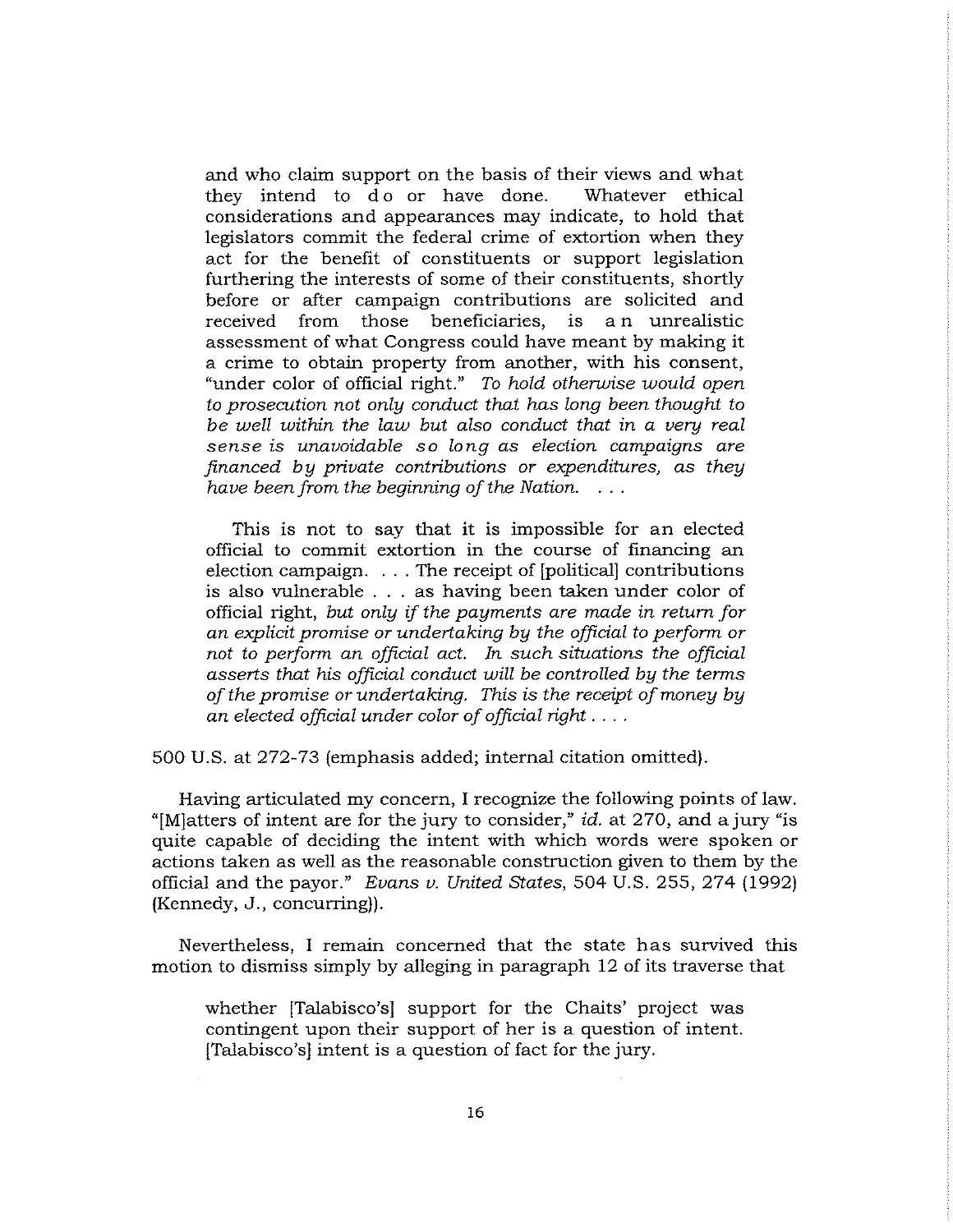But for the fact that we must draw all inferences in favor of the state and against the defendant on this question of intent, I would affirm.

\* \* \*

Appeal from the Circuit Court for the Seventeenth Judicial Circuit, Broward County; Cynthia G. Imperato, Judge; L.T. Case No. 11-004274 CF10A.

Pamela Jo Bondi, Attorney General, Tallahassee, and Mark J. Hamel, Assistant Attorney General, West Palm Beach, for appellant.

Larry S. Davis of Larry S. Davis, P.A., Hollywood, and Richard L. Rosenbaum of Amstein & Lehr LLP, Fort Lauderdale, for appellee.

*Not final until disposition of timely filed motion for rehearing.*